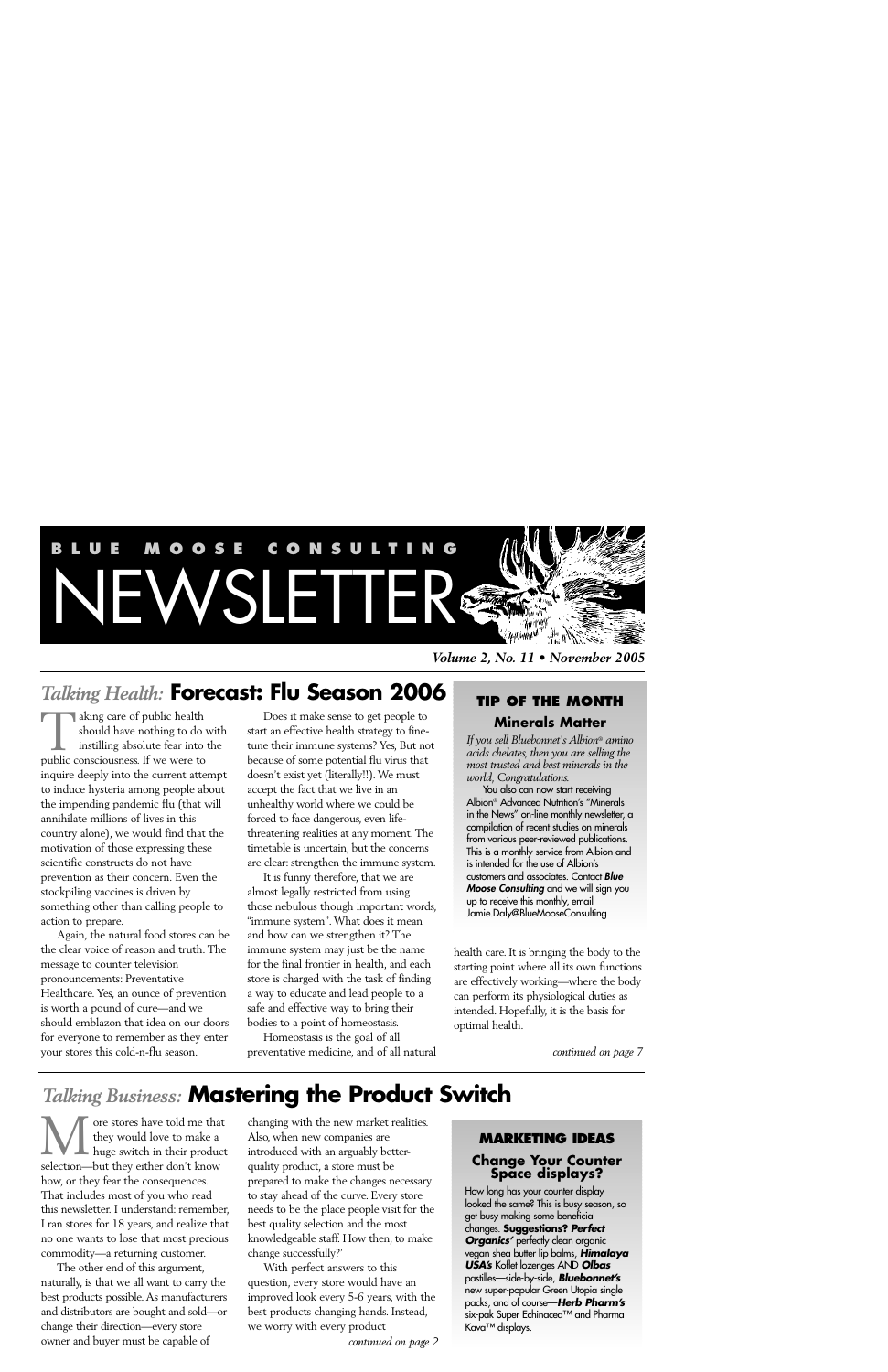# **Mastering the Product Switch**

*continued from page 1*

changeover whether we will lose a customer; or we fear bringing in something we love only to see it languish on the shelf. These are issues that must be addressed, and skills that must be attained to survive in a quickly changing health food marketplace.

Let's face it, we all know that we can sell what we believe in: we do it every day. What happens when you find a product you like and believe in? How hard is it to get the customer to change their selection when you speak from the heart? The sale is successful and effortless.

Bob Barrows, Jr., one of the owners of **Bluebonnet**, tells of a conversation that we all should realize is true. He asked a store manager how their store went from not selling Bluebonnet, to selling over \$2000 monthly in less than six months. The owner said that she would literally hold the bottle as she told her customers, *"I am responsible for knowing what the best products on the market are, and we now feel that Bluebonnet makes the best product available."* Her customers would take that product with little hesitation because they trust store personnel when they speak with certainty. While it may not be that simple all the time, changing your store's selection certainly is not the life or death difficulty that people sometimes fear it will be. Once you make the decision to switch, realities emerge and the situation usually becomes less difficult than one imagined. Almost always, the successes are exceptional and realized quickly.

Herbs from India and the Ayurvedic tradition are another example of a simple changeover from which stores can benefit. Most stores slowly brought these products in over years, and now all are steady sellers. Now that **Himalaya USA** is here—with their guaranteed testing for impurities and heavy metals—how do you get this line recognized in your store as the company to buy from for quality one can trust?

# **ANOTHER REASON TO JOIN NNFA**

**USDA Clarifies NOP Product Standards...**The U.S. Department of Agriculture (USDA) said in a memorandum last week that it received numerous inquiries regarding its current thinking on the issue of National Organic Program (NOP) standards for organic products based on content, irrespective of the end use of the product. According to the memo, agricultural products, including personal care products that, by virtue of their organic agricultural product content, may meet the NOP standards and can, therefore, be labeled as "100 percent organic," "organic" or "made with organic" pursuant to NOP regulations. Additionally, products that may be labeled "100 percent organic" or "organic" may also carry the USDA organic seal. The memo added that if the agency finds it is required, it will pursue rulemaking "as expeditiously as possible" for such products to address additional labeling issues or the use of synthetics in such products.

#### **Study Reconfirms Black Cohosh's Role in Relieving Menopause**

**Symptoms...**A study published in the journal Gynecological Endocrinology (2005, vol.20: 30-35) demonstrated that an extract of the herb black cohosh (Cimicifuga racemosa) relieved menopause symptoms as effectively as a low-dose estrogen patch. For the study, 64 women who had reached menopause at least six months previously, were experiencing daily hot flashes, and had never used hormone replacement therapy were chosen to participate. They received either 40 milligrams of black cohosh extract per day or low-dose estrogen patches, which administered 25 micrograms of estrogen per week, for three months. Both treatments significantly reduced hot flashes, anxiety, and depression throughout the study duration. The degree of improvement in these symptoms was the same for women in both groups.

Fortunately, Himalaya is doing their part with some of the best deals and sales programs of any BMC company month after month. Use these deals, learn the easy educational facts, and attend the monthly staff trainings on the phone and soon enough you will have people asking only for the best, by name— Himalaya USA.

**Perfect Organics** presents a unique case. They are the most organic bodycare line in the industry. This is a line every store should be working to market and sell. Instead, most settle into the old habits of stocking their shelves with lesser quality, cheaper products with marginal ingredients that might not heal the skin at all. **Organic** should be where all the excitement is: and this can only happen if you provide the product and the excitement!

Now, Perfect Organics has organic shirts. They have become truly a branded organic line. Is it not our goal if not our responsibility—to learn how to sell all organic products? Every store that has started an organic clothing line and done it creatively has been happy with the sales created by this new category of merchandise. And, as the

# **ADVERTISING TO HELP YOU SELL**

**Newton Homeopathic:** The *Alternative Medicine* ad will run in the Nov/Dec 2005 on page 132, it displays Newton for Pets. **Himalaya USA: 1.** November, *Better Nutrition, photo and mention* of protein shampoo as part of "Tress Transformation"—a feature article. **2.** November, *GreatLife*, both Soothing Body Lotion and LiverCare are featured.

market grows—as truly organic products will—you will reap profit from a product line you never imagined your store carrying. It will only work if you roll up your sleeves and realize that you need to find ways to make it work. You must set the sails to the wind before expecting the products to soar. Perfect Organics holiday gift bags are the most clever way possible to grow interest in organic—at a perfect time. Can you see the possibilities and capitalize on the moment?

**Newton Homeopathics** often grows slowly in stores as well. This surprises me. If I were offered a line with higher-

*continued on page 6*

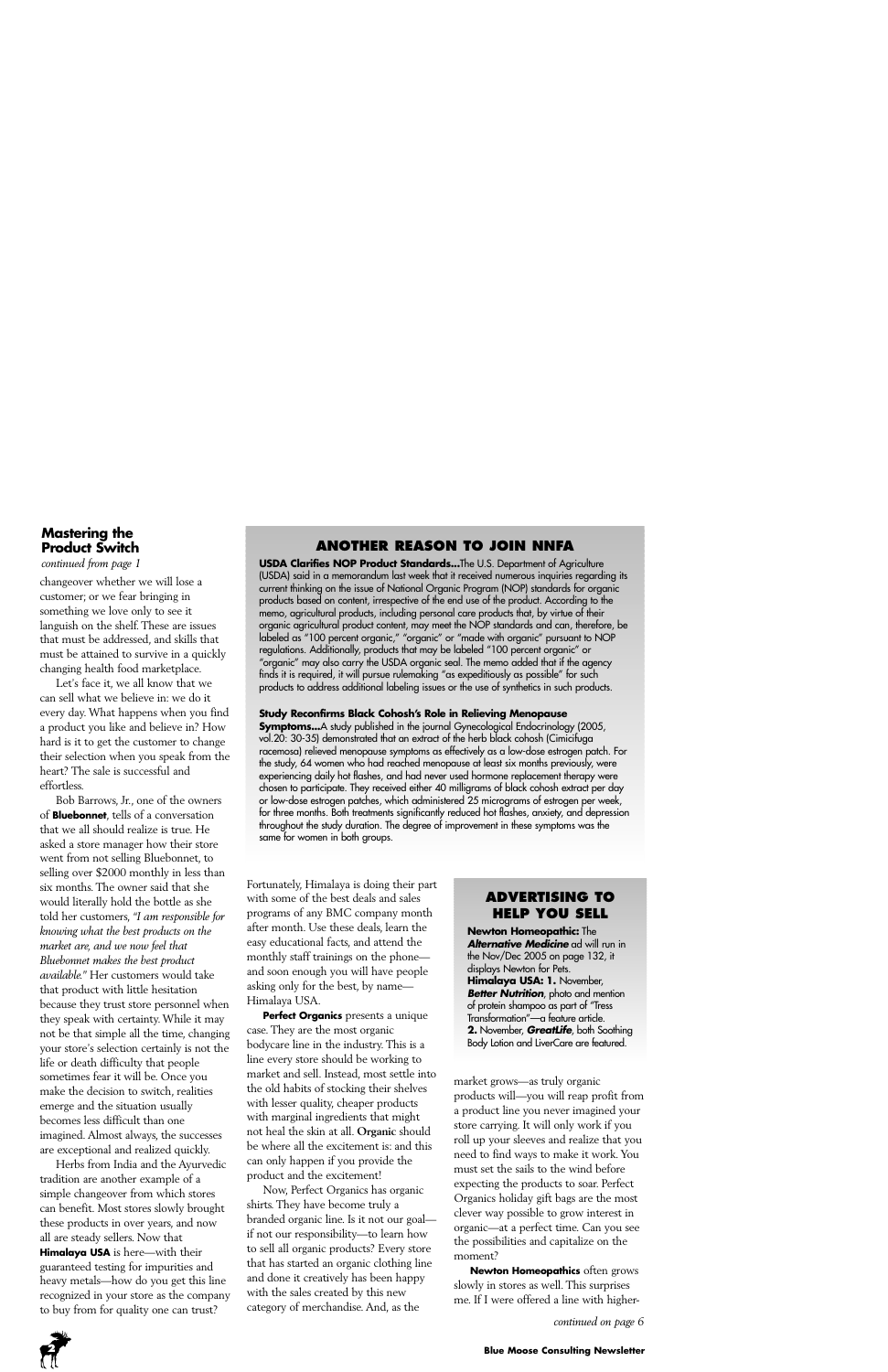

# *November "Healthy Digestion" Special*

#### **20% OFF ALL SIZES of the following:**

- Milk Thistle Liquid Extract
- Dandelion Liquid Extract
- Healthy Liver Tonic
- Neutralizing Cordial Compound
- Peppermint Spirits

# *"A Golden Opportunity!"*

#### **20% OFF ALL SIZES of the following:**

- Golden Echinacea™ Liquid Extract
- Golden Echinacea™ Glycerite
- Echinacea/Goldenseal Compound

*Echinacea-Goldenseal compound:* fresh echinacea root, goldenseal, osha, spilanthes, yerba santa, horseradish, wild indigo, yarrow flower, ginger root, black elderberry.

*Golden Echinacea™ extract:* blend of 85% fresh echinacea root & 15% dry goldenseal rhizome & roots

#### Not represented by BMC in NJ, NC



#### *Now is the Time*

### **Turn up the heat on Health with Bluebonnet Nutrition**

*Bluebonnet offers a timely "Sick of the Cold?" display. What a better time to remind your customers that the best prevention is sound nutritional support.* The catchy sign on the Bluebonnet floor display is the perfect way to get your customers asking questions, buying new product and stocking up.

#### **There are two ways to purchase:**

- 1. Buy 4 of any SKU (same product, same size) from the list below and get **1 FREE**.
- 2. Buy 4 items that fit the display (certain sizes) from the list below, **and** buy 9 of the same item to receive **3 OF THE SAME ITEM FREE.**

**Effectively, a 9 + 3 in units- when filling a display with 48 bottles.**

#### **Choose from these great products:**

- Super Vita-CoQ10 caplets Super Antioxidant Vcaps
- C-500 Plus Bioflavonoid Caplets C-1000 Plus Bioflavonoid Caplets
- Super Quercetin Vcaps • Garlic & Parsley softgels • MaitakeGold® Mushroom 100 mg Vcaps
- 
- Elderberry extract 150 mg Vcaps Goldenseal\* extract 250 mg Vcaps
- Oil of Oregano 150 mg softgels Olive Leaf\* extract 250 mg Vcaps
- Olive Leaf\* extract 300 mg Vcap Echinacea Extract\* 250 mg standardized Vcaps • Echinacea-Goldenseal\* 250 mg standardized Vcaps

*\*these extracts utilize the e.d.s. (enzyme delivery system) plant enzymes to increase absorption.*

Look for the sale postcard in the mail and in your boxes with every order. Sale runs through December 02.



# **NORDIC NATURALS**

#### **Reduce Holiday Stress and Improve Your Mood**

**15% OFF DHA Formula** [#01743] 90 softgels

Nordic Naturals **DHA Formula** provides DHA from fish oil for mood support, proper memory and neurological function. The small, easy-toswallow capsules are enhanced with strawberry essence for great taste.

*Ingredients:* Purified deep sea fish oil, soft gel capsule (gelatin, water, glycerin, strawberry essence), strawberry essence, /d-alpha tocopherol, rosemary extract.

#### *Each 2 capsule serving provides:*

- DHA: 450 mg other Omega-3: 40 mg
- EPA: 90 mg Vitamin E (d-alpha tocopherol): 15 IU

**ANNOUNCEMENT:** Nordic Naturals announces the appointment of Joseph Maroon, MD, a board-certified neurosurgeon, as their new Medical Advisor. Awarded one of "America's Best Neurosurgeons" for eight consecutive years in *America's Best Doctors*, Dr. Maroon currently practices at the University of Pittsburgh Medical Center and is a professor of neurosurgery at the University of Pittsburgh School of Medicine. He has achieved international recognition for his advances in neurosurgery with over 250 scientific papers, 4 books, 45 book chapters and many national presentations. In addition, he sits on the editorial board of 2 medical journals.

Not represented by BMC in NJ and parts of PA Not represented by BMC in NC, WV Not represented by BMC in NC, WV

# NEWTON homeopathics

Always safe, always effective.

# **20% LINE DRIVE! on the following:**

- **Newton Homeopathics for Pets**  Includes all "for Pets" liquids
- **"Nothing But Natural" for Kids** Includes all liquids and pellets

Must ask for discount at time of order. Offer cannot be combined with any other discounts.

### *Newton Homeopathics will exhibit at NNFA-SOHO December 2-4, 2005 Booth #300.*

Join Marjorie Roberts at the **1st ever** Presentation Theater on Saturday 12/3 @ 12:30-1:00 for **Homeopathy—The Ideal Home Remedy.**

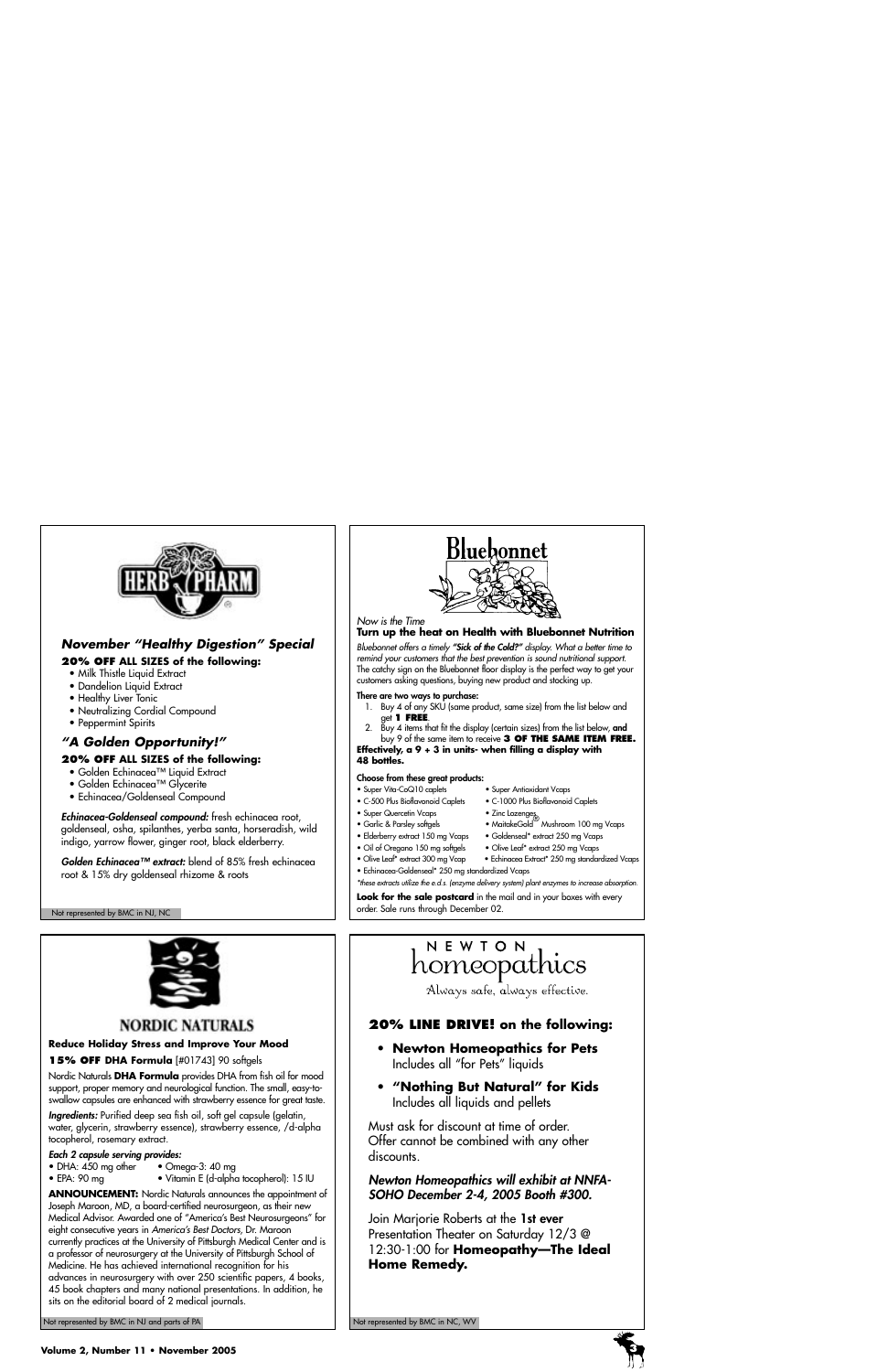

*The Essence of Well-Being®*

#### *Now is the time*

*Looking to introduce a quality essential oil line to your store repertoire?*

*Looking to expand your aromatherapy department to coincide with interest at the holidays?*

Aromaland is a full-service aromatherapy line providing the highest quality essential oils, organic essential oils, exquisite and eclectic blends (more than anyone), candles and diffusers; shampoos, conditioners, bath salts, skincare and massage products; and more.

Want to start? Bring in the best-selling Essential Oil Sampler Packs for the holiday season and watch interest soar!!

These sampler packs contain 6 individually-labeled 1ml. vials of pure essential oils for use in any aromatherapy diffuser. They are the perfect gift item and stocking stuffer. Excellent to rotate the styles at the cash register.

Many assortments available. Try: *classic, day to night, energizing, goddess, home & travel, la femme, made for men, personal spa, relaxing, precious flowers, respiration, romance, sensual,* and *sport & fitness.*

Have fun and expand interest on an important part of the total health package—aromatherapy heals!



#### *Fall Season Promo* **Buy a box of 15 packs, and the consumer will get a 12 OZ BOTTLE OF HONEY POWDER FREE!**

Juvo is packaging Arizona honey as a giveaway for the purchase of a case of Juvo.

**New! Juvo Cactus Honey Powder**

*Organic Food* 

Plant-Based Organic Nutrients for Body Cleansing & Detoxification

#### *Why Is JUVO Called Raw Food?*

It's simple. JUVO is a tasty vegetarian whole grain salad. It is freeze-dried and powdered from vegetables, mushrooms, many kind of whole grains and sea vegetables.

Vegetarian raw foods are alive; uncooked, nutrient and enzyme-rich. Just as salad is raw, JUVO vegetarian is raw. JUVO goes perfectly with soy milk for a breakfast cereal meal. Enjoy delicious energy foods, like fresh freeze-dried JUVO Vegetarian Raw Food for body-cleansing detoxification.

JUVO Raw Foods are nutrient rich—A whole food, complete meal: vitamins, minerals, enzymes, fiber, and phytonutrients.

lot represented by BMC in PA, NJ



#### **20% OFF Minty Mischief Body Wash Foamer**

#### Well-in-Hand® *Natural Body Wash* **Foamers** start and end with pure Castile

soap; organic and wildcrafted herbs; and pure essential oils. The botanical foaming body washes are certified vegan. Rinses clean. This new line (5 great reasons to take a long shower, including four fun scents and one wonderful unscented mystique) is available in a wooden counter-display which holds five of each of the five varieties.

*"The airy suds of Well-in-Hand's Natural Body Wash Foamer in Minty Mischief got me shaving even before skirt season, but can be used all over for a hint of chocolatechip-mint Tofutti Cutie."* 

—*BUST!* Magazine, May, 2005.

Clean products are getting noticed all over the place these days, aren't they!?

*Buy in dates Nov 1 – Nov 30* 





*Finest Quality Hair, Body and Skincare Accessories*

#### *Now is the time* **The Bass Brush company sells huge volumes of bathcare product.**

What is the best "bath product" season? From now until January 1.

Do you want to carry the best quality bath products at the best time of year? Look to Bass Brush products as a way to increase your sales and gain a whole new market.

Products that have a market in every store:

- The body brush collection by Bass
- The loofah collection by Bass
- The sisal collection by Bass
- Quality European toothbrushes in nylon and natural bristle by Bass

Holidays are the best time to stock "gift sets" that include many fine bath products for your customers to give a great gift that will bring smiles for the entire year!

Not represented by BMC in NC, NJ, PA

EssentialFormulas

*November stock-up-for-theholidays deal*

**Buy 24 boxes of one size Probiotics 12 and GET 2 BOXES FREE**

#### **Now is the Time**

I have several stores calling weekly asking how they can get **Dr Ohhira's Probiotics 12:**

- Probiotics are being recognized everywhere as essential to immune system health
- Dr Ohhira's **Probiotics 12** are tested for safety, are the only plantbased product on the market, show immediate activity and results, and do many things no other probiotic is capable of doing
- as a fermented product, this twelvestrain product needs no refrigeration
- This is the best-selling probiotic in the world, and is fast gaining the best reputation in the US
- carry the best, Dr Ohhira's **Probiotics 12** – in 30 and 60 vegan cap sizes.

Not represented by BMC in PA, NJ

# **TRAINING FOR YOUR STAFF**

# **GENERAL SESSION**

(All Retailers Welcome)

**Himalaya Herbal HealthCare** *presents* 

#### *ARJUNA, GUGGUL & GARLIC: the Heart-Healthy Combo*

Michael asks: "Did you know that ARJUNA is one of the best-selling Ayurvedic herbs in America and at Himalaya USA? Are you carrying it, and do you know how to recommend its use?"

WEDNESDAY, NOVEMBER 30, 2005 Eastern Time 11am, 3pm, 5pm, & 7pm: sessions last around 30 minutes or less

Four Identical Sessions For Your **Convenience** 

Himalaya Phone Trainings are held the Last Wednesday of Every Month

Toll-Free number. Attendees get free product and a code for discount off that week's purchase.

Call BMC office or email for number and access code.

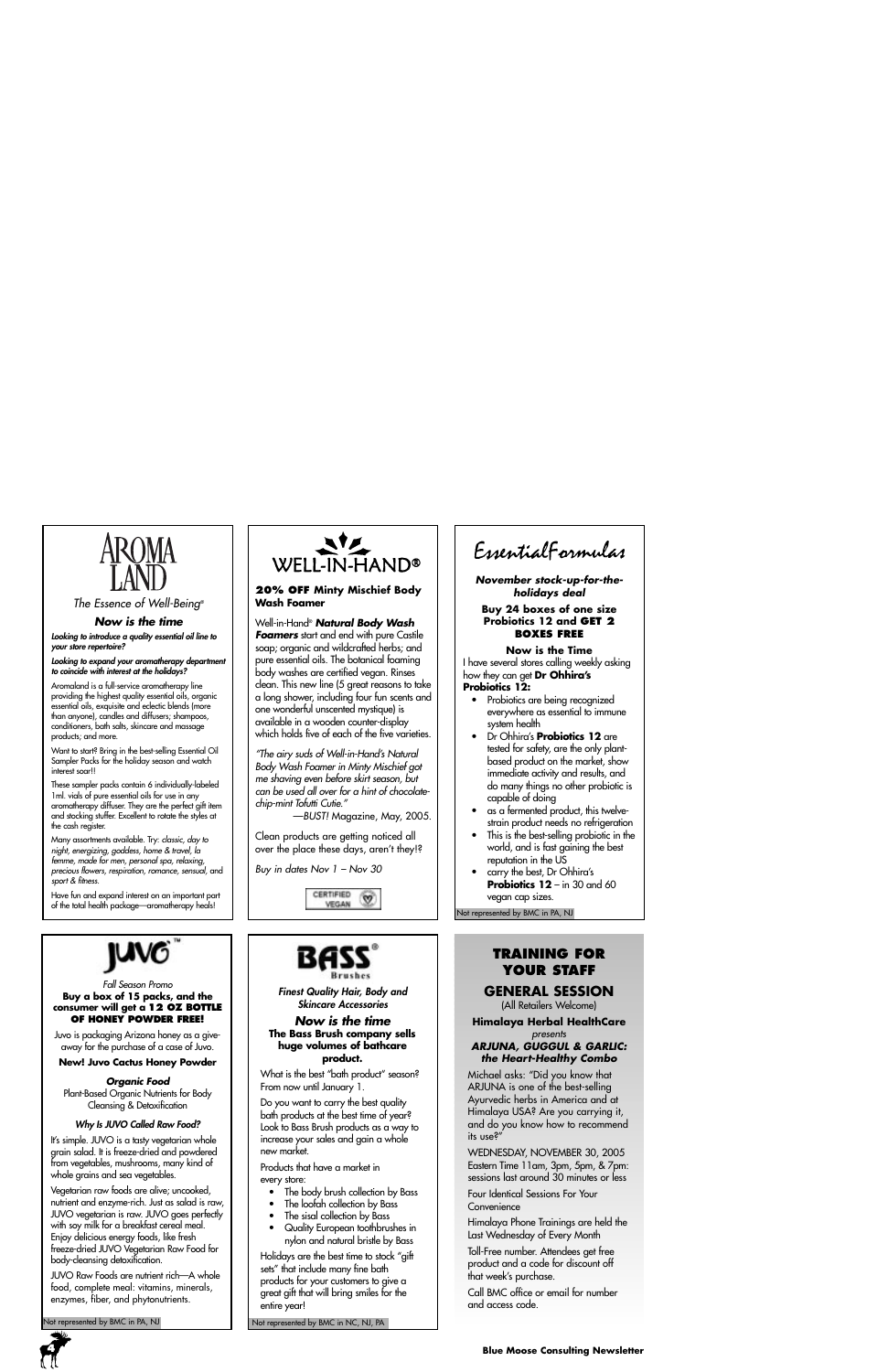

#### *Here is a display that will sell, sell, sell*  **November/December Free Koflet Promo**

With the cold and cough season upon us this is a great opportunity to present proven and tested supplements which can help your stores increase profits. Programs are intended as a "buy a bottle of product get a box of Koflet free." Koflet is a great product, and really works. The floor display combines all the products in a very attractive presentation with a header talking about the free box of Koflet.

#### **Counter Display With**

**Pure Herbs** 5 Holy Basil 5 Amla C 10 Koflet **Promotional Price \$55.00 Savings \$23.70**

### **Floor Display to promote Koflet**

8 ImmunoCare 8 RespiCare 8 Holy Basil 8 Amla C 32 Koflet Promotional Price \$260.32 **Savings \$75.84**

#### **Counter Display Formulations**

5 ImmunoCare 5 RespiCare 10 Koflet Promotional Price \$107.70

# **Savings \$23.70**

Koflet contains: Yellow Berry (solanum xanthocarpum), Malabar Nut (Adhatoda vasica), Holy Basil (Ocimum sanctum), False Black Pepper (Embelia ribes), Grape (Vitis vinifera)

**Honey Special Promo BUY 9 GET 3 FREE** Promotional Price \$62.91 Everyday Price \$83.88 **Savings \$20.97 25% savings** 

**Also, Chyavanprash with**

**Health Education : Health Products : Aloe Vera** 

#### **Boost Immunity with Aloe Life juices!**

- Research confirms that Aloe Vera products containing intact complex sugars (polysaccharides) in the long chains 80,000 Dalton size and larger to show significant immune modulation dose dependent.
- These long chains were selected to be called *Active Aloe* in this range by ARF.
- Aloe Life juices have earned and displayed this laboratory certification logo since 1999 and gives your customers results with boosting immunity and help with heart burn too!

#### *There is a big difference in Aloe Vera products!*

Educate your customers 1-2 oz to support digestive, etc. & 3-4 oz. of Aloe Life juices to support Immune System protocols.

#### *See for yourself why more and more stores choose Aloe Life products!*

*Research:* Qui, Z.,Jones, K., Wylie, M., Jia, Q. and Orndorff, S., "Modified Aloe Vera Polysaccharide with Immunoregulatory Activity.' June 1999 (1,2,3,) Aloe Research Foundation (ARF).

# **OLBAS®**

#### **Now it the TIME Every store needs to capitalize on "Olbas" season** *Twice a year, a display*

a counter display and then a floor display, or…

- Buy direct and get extra samples to let people feel the difference the Olbas pastilles and the Olbas oil essential blend can make.
- Every purse, pocket, glove compartment and desk will benefit with a personal Olbas nasal inhaler ready when necessary.
- Olbas is the category leader, and the only problem you may experience is keeping these products in stock.
- Olbas: a line that people trust: nasal inhalers; pastilles throat lozenges; Olbas oil; cough syrup; herbal bath oil; Olbas analgesic salve; sports massage oil; and the newest and now best-selling Olbas Instant Herbal Tea.
- 10% off displays for direct customers only. Must announce deal through BMC at time of order

*We all need a little comfort from time to time ...especially when we're not feeling well. That's where Olbas is unique. Olbas helps you feel better...naturally!* 

# **PERFEC ORGANICS**

# **Truly Organic Beauty Rescue…**

#### *Detoxify, polish and moisturize with our unique holiday gift bags!*

Available in:

- Lavender Lavish
- Hazelnut Coffee
- Mandarin Rose **Coconut**

Each reusable gift bag contains our luxurious, vitamin-rich formulations

with exquisite, replenishing, essential oils and a natural circulation sponge.

*This month Perfect Organics Mandarin Rose Coconut Bath Therapy and Body Glow products were included in the celebrity gift bags at the 2005 American Cinematheque Awards honoring Al Pacino.*



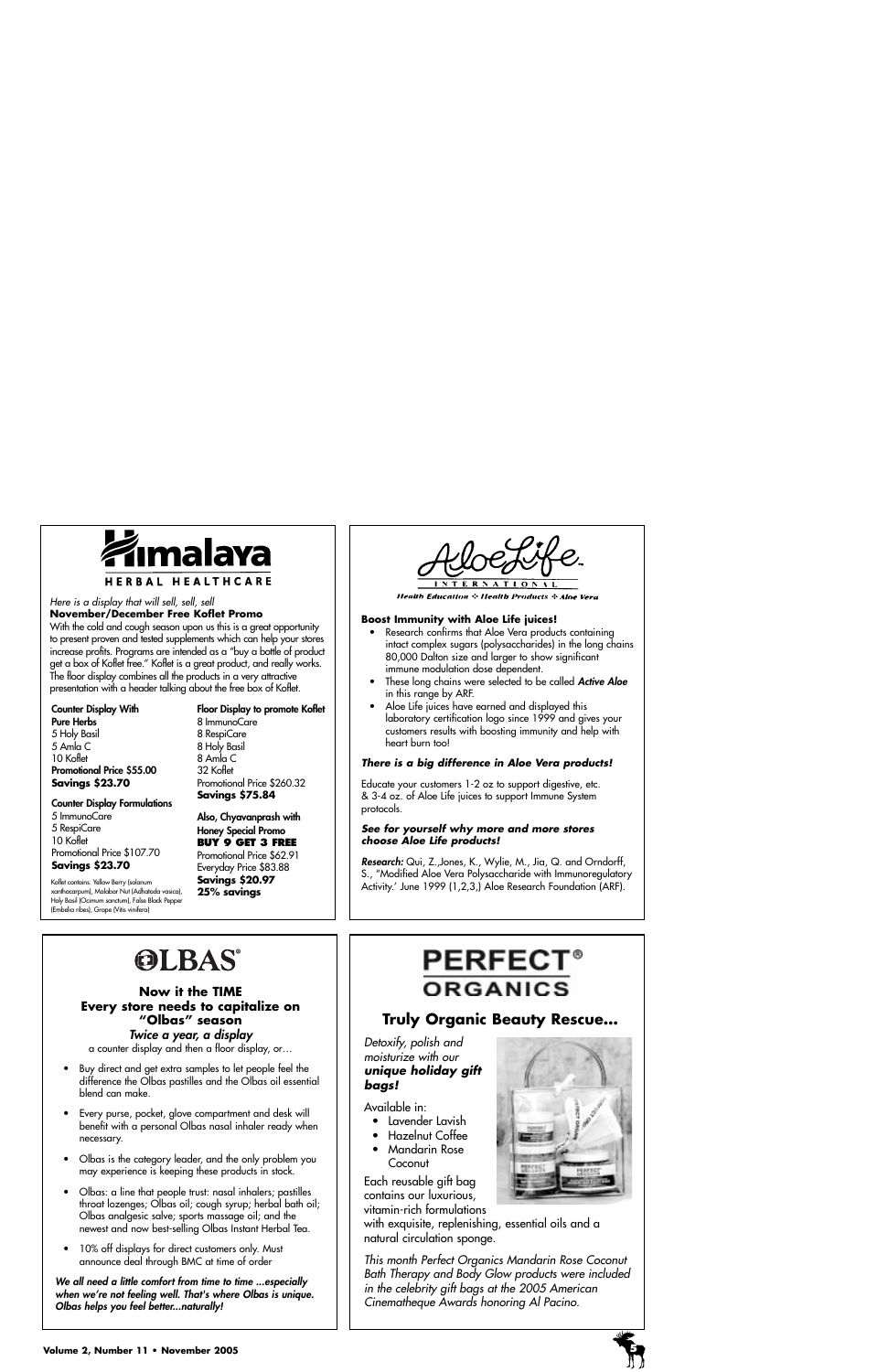# **Mastering the Product Switch**

*continued from page 2*

quality assurances than the competition—and if most homeopathic lines are owned by, and sold to big businesses—I would be grateful to a homeopathic line that supported me and that offered products that no other company provided. Yet most stores convert too slowly if at all to Newtons because they don't concentrate on their homeopathic section. Talk about missing extra sales!! A simple switch to a new line is often the calayst to improve sales and an invigorated department.

Lines like **Aloe Life International** and **Essential Formulas** don't have to worry about impressing store buyers with their exceptional and unique qualities. Here the challenge is getting the consumer to buy something new, and seemingly more expensive, when they have been buying another aloe or

probiotic for years. Once the staff sees the superiority of the product with customers satisfied like never before, the product becomes a new store favorite. How, then, to create that enthusiasm? Staff trainings and concise explanations will help your team understand why this product is now on your shelves. After every training for these lines, sales soar: so, how to constantly recreate this enthusiasm for these great products? Incremental education buoys constant interest in the new lines as they grow.

How to switch consumers to a new product line or a new favorite? First, you need to be excited. Second, you need to take the time to explain the products to your staff—passing the enthusiasm to the salespeople. Next, make sure the new product placement allows for an opportunity for sales success. Pass on all deals for the first 6 months to a year: it takes time for products to go beyond just being good sellers.

#### **IN THE NEWS**

# **The Market is There Whole Foods To Open Lifestyle Store**

*September 27, 2005 reported by Collin Dunn, Durham, North Carolina http://www.treehugger.com/files/2005/ 09/wip\_whole\_foods.php*

Whole Foods Market is planning on opening a "lifestyle" store in West Hollywood in late October. The new store, set to open October 28, *will not sell any food*, but instead will feature an array of lifestyle products reflective of its industry-leading earth-friendliness, from clothing to handbags to paint. The 2,000-square-foot store, which sits in the same shopping complex as an existing Whole Foods, was built using sustainable and environmentally-friendly materials: flooring, shelves, walls, paint, hemp curtains for the dressing rooms and even reclaimed and reused furniture as displays and for sale.

# **"WE ARE HEALTH FOOD PEOPLE" Employee profile—Tara Catherine Morgan** *Inside Sales Support, Blue Moose Consulting*

Hello, I'm Tara, and I work for Michael in sales and account support. I have known



Michael for at least 5 years, and first met him when I was working as a buyer/sales associate at a large health food store. Michael's style always impressed me, and I took special note of him as our paths crossed many more times. Finally, we talked about my coming on board with Blue Moose, and I gave a strong "yes!" That "yes" has evolved into working with Michael for over a year, and a friendship as well. It is a pleasure to work for what you believe in, and support the fine people who comprise the natural foods industry.

I have been involved in the health food industry since I was a teenager, and THAT was in the 1970's. During that time I lived the healthy food lifestyle, and was even a vegetarian for 4 years. I have remained active in the lifestyle, growth and change in the

industry ever since then. In the last 7 years I became very involved in the fitness/athletic world, and continued to work in the health food arena, always supporting the alternative to eat and live healthier. Athletic performance wise I noted the incredibly positive effect supplements have on me. In particular I recently started using **Blue Bonnet's VitaQ10**, and am astounded at the energy boost, and the incredible reduction of general aches another reason to love this world of naturals foods!

When I am not working for Michael, I explore art, health books, and the sciences of life from many aspects, including all the new goodies of info in our industry. So in closing…many of you will be hearing from me with a friendly reminder of our current sales, and an offer to solve any difficulties that may arise as we work together to give you the best service from our manufacturers. Stay healthy!

The next steps are the hardest. You have to have faith in your decision, and communicate this interest to your clientele. Keep the new products in your mind and be excited when you introduce them. Get out of the habit of reaching for the old: instead, present new and old product together, and state "this is a new product that I like…" Speak with confidence when asked why the new products are worth the consumers' purchase. Explain with the expectation that the listener will hear this new information with excitement as well. You will be surprised how quickly you can convert your most unchangeable customer once you fully understand why you have made the change yourself. There, the switch has been made successfully. Congratulations! ❂

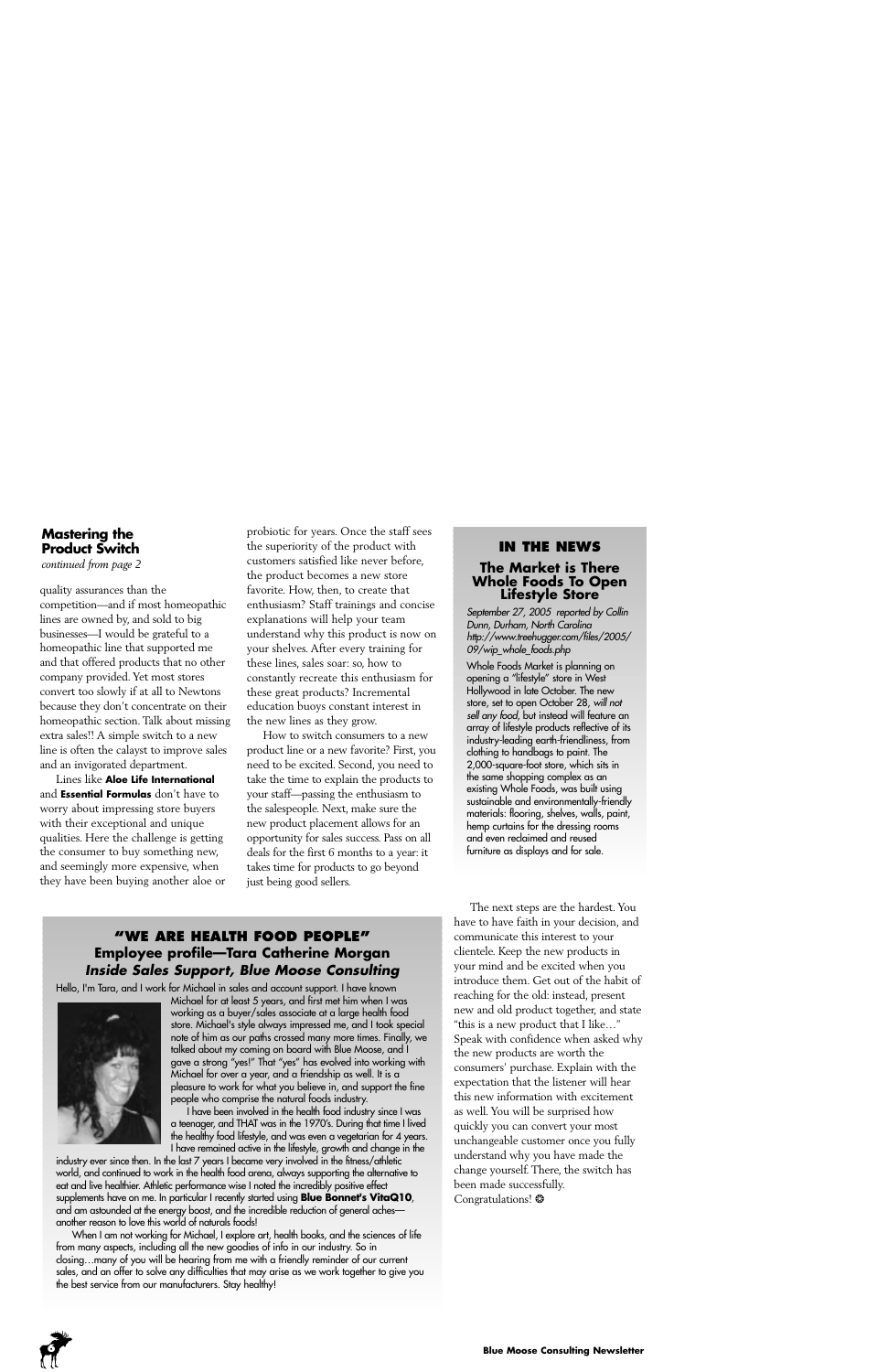# **Forecast: Flu Season 2006**

*continued from page 1*

So, your customers come in looking for the silver bullet against an unknown bug-a-boo: the greatest health challenge of our lifetime. How can you direct them to the foundation nutrients that they will need to get their body functioning healthfully, and then optimally? We have been training our whole careers to answer that question.

Once we speak about the big picture, many people will start to understand that the answers for their concerns are right before them. So, this cold-n-flu season, don't fall for the deception of expecting some new product to be the long-awaited answer. Look to your shelves and build a system that will guide people to choices that we already know will help them in their desire to prepare their bodies for either the flu to end all flus, or the even the normal illnesses that visit our earth every winter. The answers are there: just figure out a way to express them!

# **Foundation nutrients**

How have you been educating your clientele about the importance of a foundation protocol? When people come in for a multivitamin, are you consciously discussing other important nutritional choices? Everyone who asks for a multi-vitamin needs an omega-3 supplement, a probiotic and a digestive enzyme as much as that multi. Pick your foundation protocol, train your staff and make sure that everyone learns the importance of every level of wholistic nutritional support.

**Bluebonnet** is running an exciting seasonal promotion now, with a floor display with the catchy title: "Sick of the cold?" The theme is captured in the pictures of three people sneezing those pictures say a thousand words to the viewer. Prepare your body!! You build the floor display from a selection of a multivitamin, antioxidant, vitamin C, zinc lozenges, garlic, MaitakeGold™ Mushroom and an great selection of standardized herbs including echinacea, echinacea-goldenseal, oregano oil caps, elderberry and olive leaf. Bluebonnet's

# **TAKE 5 MINUTES Participating makes you a winner**

Denise Panner who opened a new store in Orefield, PA this month, won an Herb Pharm iPOD at the Expo East trade show. Congratulations twice Denise!

Margo Schneider, MS, Clinical Herbalist at **Village Green** in Bethesda, MD also won an iPod by attending an Herb Pharm training and answering a difficult herbal challenge. It pays to attend trainings! And—for the second year in a row—Valerie Deptula, owner of the very organized **Good Earth Natural Foods Company** in Leonardtown, MD, won the contest for placing the most show ads.

olive leaf is an absolute best-seller, made more effective by the e.d.s. (enzyme delivery system) that makes it noticeably more effective.

The multivitamin, the antioxidantrich Super Vit-CoQ10, has become a Bluebonnet best-seller because people can feel the difference in energy provided by the CoQ10. People will see the display, and build a strategy for prevention that helps them become stronger and more prepared for the colds and flus that will eventually surround us in the coming months.

# **The Primary Role of Probiotics**

As customers and salespeople have asked me in the past month what I think people should be doing against the aforementioned potential avian flu disaster, I have stated unequivocally that I believe the immune system is best supported by strengthening the whole digestive system through a superior probiotic. True preventative health. And there is no better probiotic on the market to strengthen the body's abilities than Dr. Ohhira's *Probiotics 12* plantbased product from **Essential Formulas**. If you are not carrying this product yet, or have not fully investigated—take the time to read their introductory material.

This is a new-class probiotic on many levels. It is completely vegetarian and contains an intriguing transient-strain bacteria called TH10, which is derived from tempeh and fermented for five years. This plant-based mixture is naturally fermented in a university setting under the guidance of one of the world's authorities on probiotics. Their effects on immune-system response are receiving international attention. *Dr. Ohhira's Probiotics 12* is the best-selling probiotic in the world. This is what I am taking to prepare myself for the uncertainties of my future health this year!

One or two a day, combined with Bluebonnet's nucleotides, and you have a regeneration of your own body's most effective mechanisms for reaction and response.

# **Effective Activators**

And let's not forget the things we already know work effectively. I have been reminding people all year that echinacea is time-tested and true, and if people aren't buying echinacea in your store they will be stockpiling from someone else. So, how effective have you been the past three years in selling echinacea?

**Herb Pharm** offers the best-selling echinacea in America. It's also the most well-made extract. Are you buying echinacea by the piece as others are displaying on the counter and endcapping? Is the competition getting people to stock their homes with an herbal essential for an impending cold or flu? Super Echinacea™ by Herb Pharm—lead with the best.

Two great formulas to compliment Echinacea are Herb Pharm's *Immune Defense Tonic*, my favorite multi-effect herbal preventative; and their *Echinacea-Goldenseal* formula that is built for every common seasonal flare-up. Great blends, herbally prepared with a skill that makes them effective! The echinaceagoldenseal formula now offers two new herbs: black elderberry and ginger for even greater effectiveness.

And don't forget to mention the beneficial adaptogens that people should be rotating into their herbal diet at this time of year: rhodiola, eleuthro, astragalus, schizandra. Between a *continued on page 8*